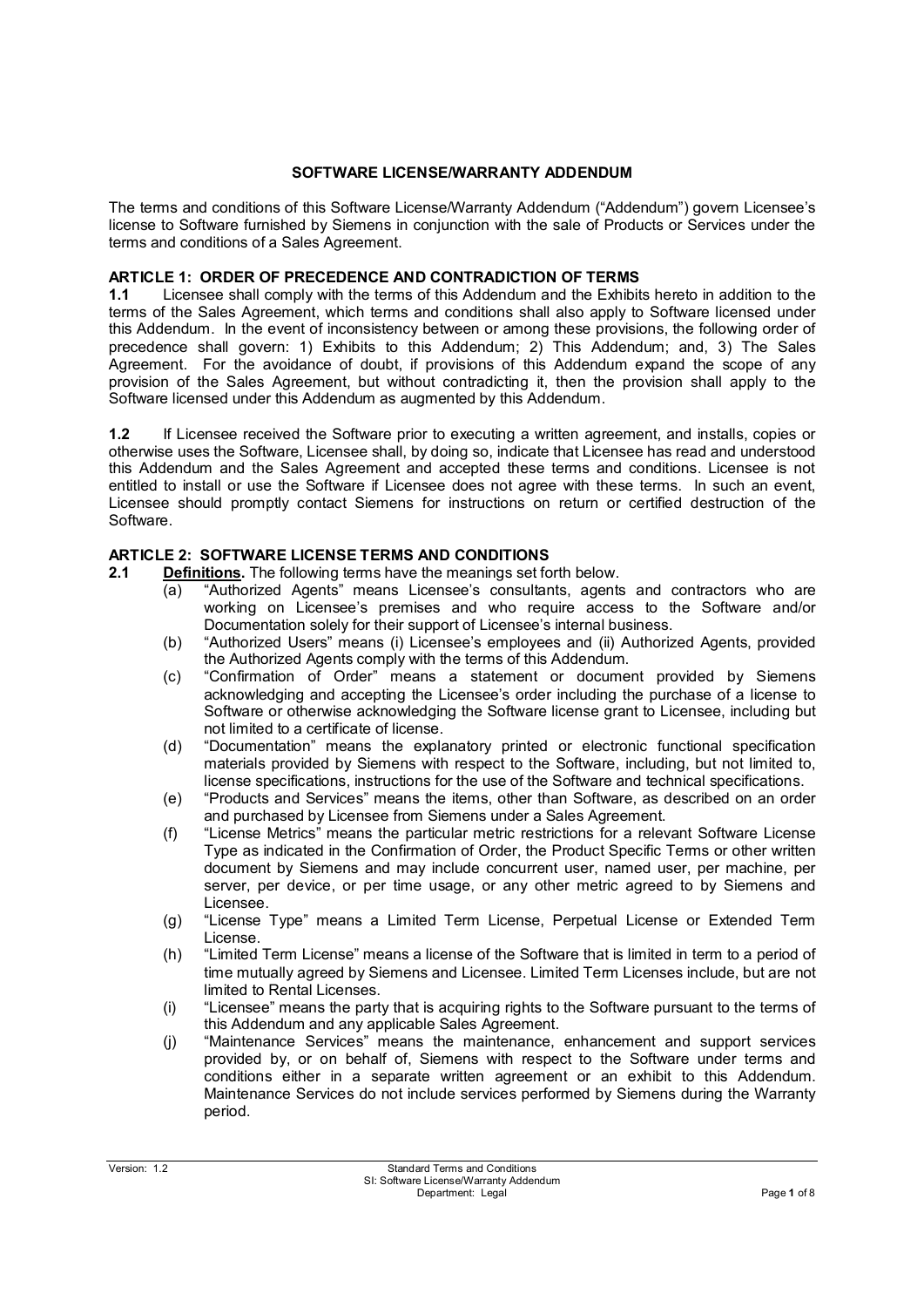- (k) "Perpetual License" or "Extended Term License" means a license of Software that is not limited in term, but, subject to the terms of this Addendum and applicable Sales Agreement, extends indefinitely. Unless a license of Software is specified as a Subscription, a Rental License or another type of Limited Term License in this Addendum, the Product Specific Terms, or a separate contract between the parties and the Software is embedded in the Product (as identified in the applicable Sales Agreement) as delivered, then the license of Software is deemed to be a Perpetual License. Perpetual Licenses do not include Maintenance Services or professional services which must be purchased separately.
- (l) "Product Specific Terms" means those terms and conditions that are (i) different or additional to this Addendum that apply to the Software or to specific use of the Software with a Product and (ii) which terms are available to Licensee either as an Exhibit to this Addendum or in a separate document outside of this Addendum. If there is a conflict between the terms of this Addendum and the Product Specific Terms, then the Product Specific Terms will prevail.
- (m) "Rental License" means a license whose term is limited to an agreed to period of time.
- (n) "Sales Agreement" means any agreement for the sale of Products or Services between Siemens and Licensee under which Software is licensed or otherwise distributed by Siemens.
- (o) "Software" means the software that is licensed or distributed by Siemens to Licensee under the terms and conditions of a Sales Agreement including this Addendum. "Software" includes the related Documentation.
- (p) "Territory" means the country in which Siemens has licensed rights to the Software as indicated in the Confirmation of Order, Product Specific Terms or applicable Sales Agreement. If no Territory is identified, the Territory shall be limited to the country in which the Software is delivered or otherwise made available to Licensee.

### **2.2 License Grant and Conditions.**

- (a) License Grant. Subject to the terms and conditions of this Addendum, the Sales Agreement, and any Product Specific Terms, Siemens grants to Licensee a nonexclusive, nontransferable, limited license to allow Authorized Users to access and use the executable form of the Software, to the extent to which the same has been enabled by Siemens through use of license key or other mechanism for use by Licensee, in the Territory. The license granted to Licensee shall be of the License Type and be subject to the License Metrics set forth in the Confirmation of Order, the Product Specific Terms or other written document by Siemens. No title to or ownership in the Software is transferred to Licensee. Title to the Software, and all applicable rights in patents, copyrights, trade secrets and other intellectual property rights inherent in the Software, will remain in Siemens or third parties from whom Siemens has obtained the right to license the Software. Siemens reserves all rights in the Software not explicitly granted herein.
- (b) Delivery of Software. Delivery of the Software shall be as identified in the Confirmation of Order or from the Software purchase order number contained in the Confirmation of Order, in conjunction with the associated order data of the Siemens catalog valid at the time of the Confirmation of Order. If the Software is provided by Siemens on a data medium or made available for electronic download by Siemens, the license granted to Licensee in 2.2(a) shall include the right to install such Software in accordance with the Confirmation of Order.
- (c) Use of Unauthorized Software. Licensee represents and warrants that it will only use Siemens software that has been validly licensed to it by Siemens or its authorized partner. Any Siemens software not duly licensed from Siemens or its authorized partner constitutes unauthorized software. If Licensee downloads, installs and/or uses unauthorized software, then Siemens has the right to terminate this Addendum in accordance with the terms of Article 4.3 below.
- (d) Software Security and Monitoring. Siemens reserves the right to embed a software security mechanism within the Software to monitor usage of the Software and to verify Licensee's compliance with this Addendum. Such security mechanism may communicate with computers controlled by Siemens to exchange communications and report and store data relating to the usage of the Software, its installation, the system on which it has been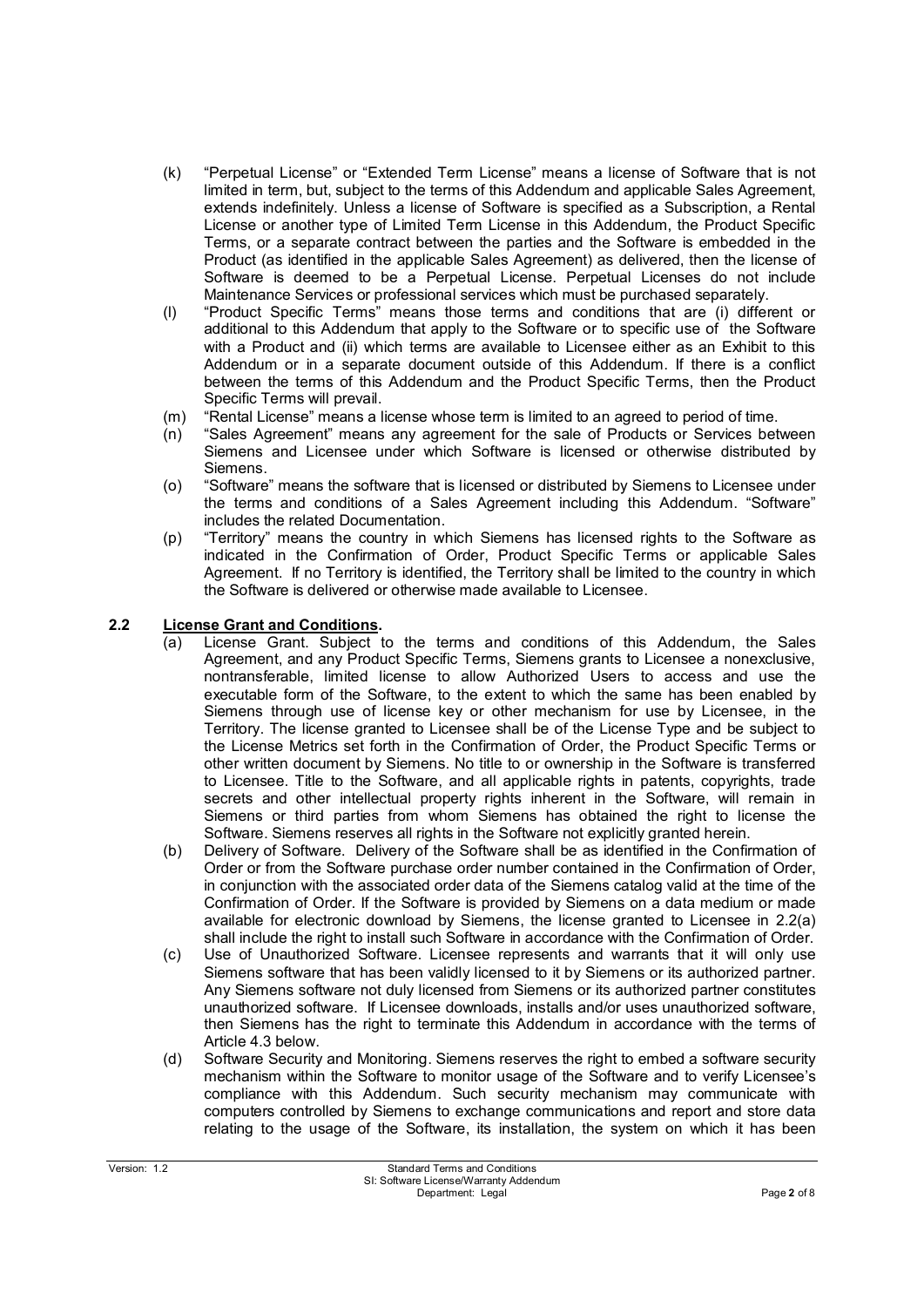installed and the number of times it has been copied or accessed. Siemens reserves the right to use license administration software, a license authorization key to control access to the Software and/or a hardware lock device. Licensee may not take any steps to avoid or defeat the purpose of any such measures. Use by Licensee of any Software without any required security mechanism is prohibited. Where Software licensed hereunder or Product(s) sold under a Sales Agreement have a remote service capability, Siemens shall be entitled to access data available from the Licensee for the Software licensed or Product(s) maintained by remote service for the term of the Sales Agreement. Licensee grants Siemens the further right to use data collected from said products for Siemens product and service optimization purposes.

- (e) Third Party and Open Source Software. The Software may contain or require the use of third party technology that is provided with the Software, including open source software ("OSS"). Third party technology is licensed to Licensee either under the terms of this Agreement or under separate license terms that shall be specified in the relevant Documentation, "read me" files, notice files, or other such documents or files ("Technology Subject to a Third-Party License"). Licensee's rights to use Technology Subject to a Third-Party License are subject to such separate license terms and are not restricted in any way by this Addendum and to the extent that a term of this Addendum is in conflict with any applicable mandatory right granted by a third-party license, such term shall not apply. If applicable, Siemens will furnish OSS source code contained in the Technology Subject to a Third-Party License upon written request and subject to Licensee's payment of shipping and handling charges. Third party technology that is not Technology Subject to a Third-Party License shall be deemed part of the Software and is licensed to Licensee under the terms of this Addendum. The terms of any third-party license (if any) that apply to the licensed Software are either: a) specified in the Product Specific Terms, b) separately accompany the licensed Software and are automatically presented for acceptance prior to first use of such Software by an Authorized User in accordance with the Confirmation of Order (such as applicable License Type and License Metrics) obtained from Siemens, or c) are specified in the "read me" file or document for the licensed Software. The terms of such third-party licenses are herein incorporated by reference to this Addendum.
- (f) Other Third Party Software Not Provided. Except where the parties agree in writing to the contrary, Licensee is solely responsible for ensuring that: (i) the system on which the licensed Software is installed, run and/or used contains all third party software not contained in or bundled with the Software as delivered and that is necessary to run, install, interface with, and/or use such Software ("Other Third Party Software") and (ii) Licensee and/or Licensee's system fulfill the requirements of all required licenses for such Other Third Party Software.
- (g) U.S. Government Restricted Rights. To the extent applicable to Siemens Canada Limited and the license granted hereunder and only to the extent required and permitted by Canadian law, the Software is a commercial product that has been developed exclusively at private expense. If the Software is acquired directly or indirectly on behalf of a unit or agency of the United States Government under the terms of (i) a United States Department of Defense ("DOD") contract, then the Software and Documentation are considered "Commercial Items", as that term is defined in 48 C.F.R. §2.101, consisting of "Commercial Computer Software" and "Commercial Computer Software Documentation", as such terms are defined in 48 C.F.R. §252.227-7014(a)(5) and 48 C.F.R. §252.227-7014(a)(1), and used in 48 C.F.R. §12.212 and 48 C.F.R. 227.7202, as applicable, consistent with 48 C.F.R. §12.212, 48 C.F.R. §252.227-7015, 48 C.F.R. §227.7202 through 227.7202-4, 48 C.F.R. §52.227-14, and other relevant sections of the Code of Federal Regulations ("C.F.R."); or (ii) a Civilian agency contract, then use, reproduction, or disclosure is subject to the restrictions set forth in clause  $27.405(b)(2)(i)$  of the Federal Acquisition Regulation ("FAR"), entitled Acquisition of Existing Computer Software, and any restrictions in the agency's FAR supplement and any successor regulations thereto, and the restrictions set forth in this Addendum. The United States Government will only have the rights set forth in this Addendum. Siemens Software licensed to United States Government end users with only those rights as granted to all other end users, according to the terms and conditions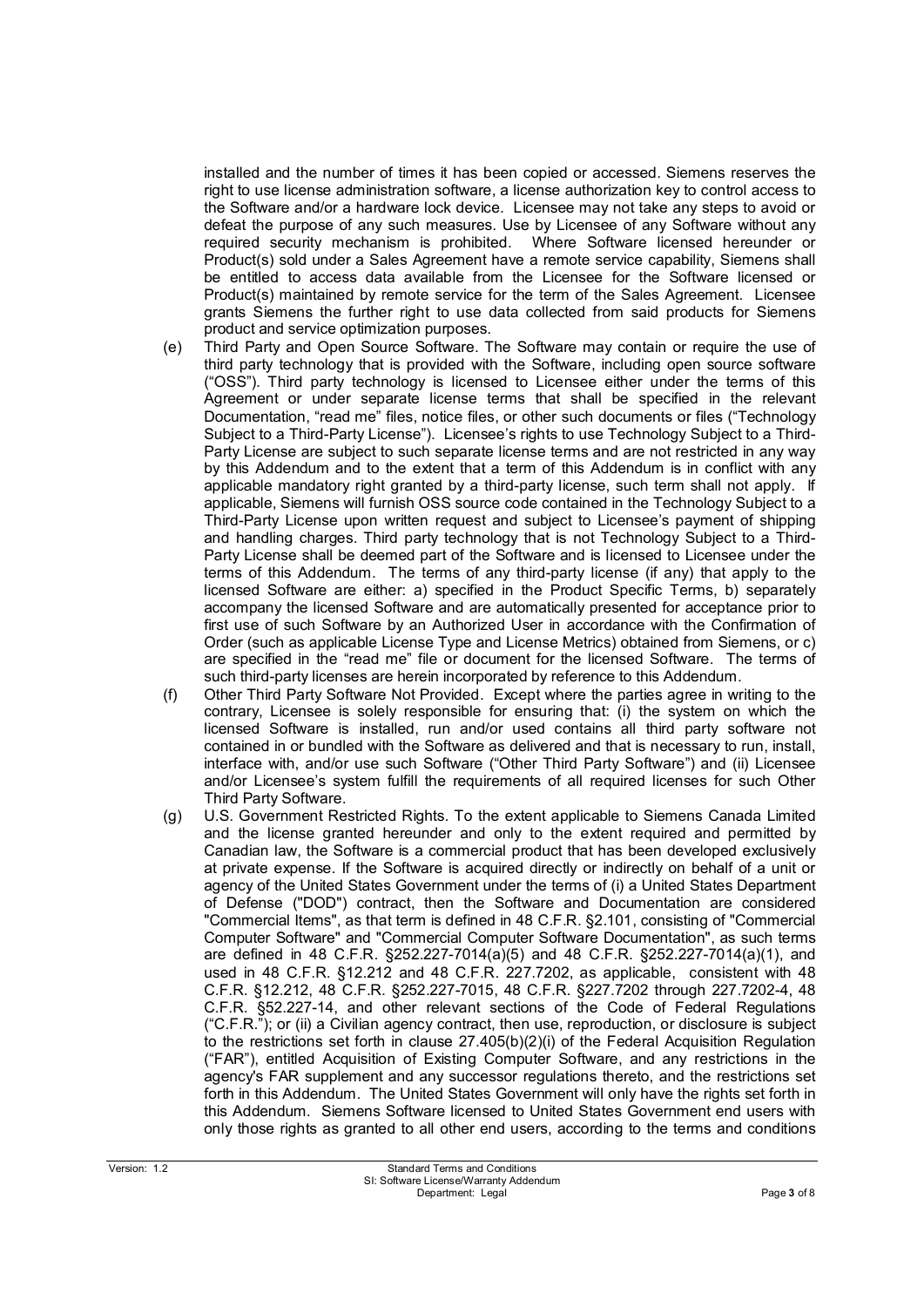contained in this Addendum. Siemens shall not be required to obtain a security clearance or otherwise be involved in accessing classified information as described in FAR 52.204-2 and the National Industrial Security Program Operating Manual (DoD 5220.22-M).

**2.3 Backup of Software.** Licensee may make one copy of the Software for archival backup purposes only, unless otherwise restricted under the applicable Product Specific Terms. Licensee shall retain and reproduce all copyright or proprietary notices in the backup copy of the Software. Siemens retains all rights to the original and backup copy of the Software. The backup copy will also be subject to the terms and conditions of this Addendum.

### **2.4 Licensee Responsibilities and Prohibited Actions.**

- (a) Remarketing of Software. Licensee will not cause or permit the loan, publication, transfer of possession (whether by sale, exchange, gift, operation of law or otherwise) of the Software, in whole or in part, to or for any third party, and/or use of the Software as a service bureau.
- (b) Transfer of Software. Unless specifically allowed by the terms of the Sales Agreement or this Addendum, or as may be required by applicable law, Licensee may not distribute, rent, lease, sell, sublicense or otherwise transfer all or any portion of the Software, or any rights granted in this Addendum, to any other person without the prior written consent of Siemens.
- (c) Reverse Engineering or Modifying the Software.
	- (i) Prohibitions. Licensee will not reverse engineer, decompile, translate, disassemble, or otherwise attempt to discover the source code of the Software. The prohibition against modifying or reverse engineering the Software does not apply to the extent that Licensee is allowed to do so by applicable law.
	- (ii) Licensee shall not be entitled to remove any alphanumeric identifiers, trademarks or copyright notices from the Software, the data medium, or Documentation supplied under this Addendum.
- (d) Host Identifier. With respect to each order for Software under this Agreement, Licensee or Siemens' authorized channel partner will provide Siemens with the host identifier required by Siemens and such other information reasonably requested by Siemens for each workstation and/or server on which the license management portion of the Software will be installed to permit Siemens to generate a license file that will restrict end-user access to only those Software modules licensed under this Agreement and limit use of such Software modules at any given time to the maximum number of licensed Authorized Users.
- (e) Authorized Agents; Indemnity. Licensee will ensure that Authorized Agents comply with the terms of this Agreement and agrees to indemnify Siemens from and against any and all liabilities, losses, claims, costs and/or expenses incurred by Siemens and/or its affiliates as a result of any violation of the terms of this Addendum by any Authorized Agent.

### **2.5 Warranties and Disclaimers.**

- (a) Unless otherwise stated in the Sales Agreement, Confirmation of Order, or other Siemens writing, Siemens warrants that, as of the date the Software is delivered or otherwise made available to Licensee via electronic download and for a period of ninety (90) days thereafter (the "Warranty Period"), the Software will provide the features and functions generally described in the Documentation and that the media on which the Software is furnished, if any, will be free from defects in materials and workmanship. Notwithstanding the foregoing, the warranty period for the Product(s) set forth in the Sales Agreement shall control with respect to Software embedded in such Product(s). Siemens' entire liability, and Licensee's exclusive remedy, during the Warranty Period will be, at Siemens' sole option, to attempt to correct or work around errors, to replace defective media on which Software is installed, if any, or to refund the license fees for the Software involved. Any refund is subject to the return or destruction of the Software or defective media to Siemens.
- (b) This warranty does not apply to Software delivered by Siemens but produced by others. The warranty for Software produced by others shall be the warranty as stated by the relevant software producer.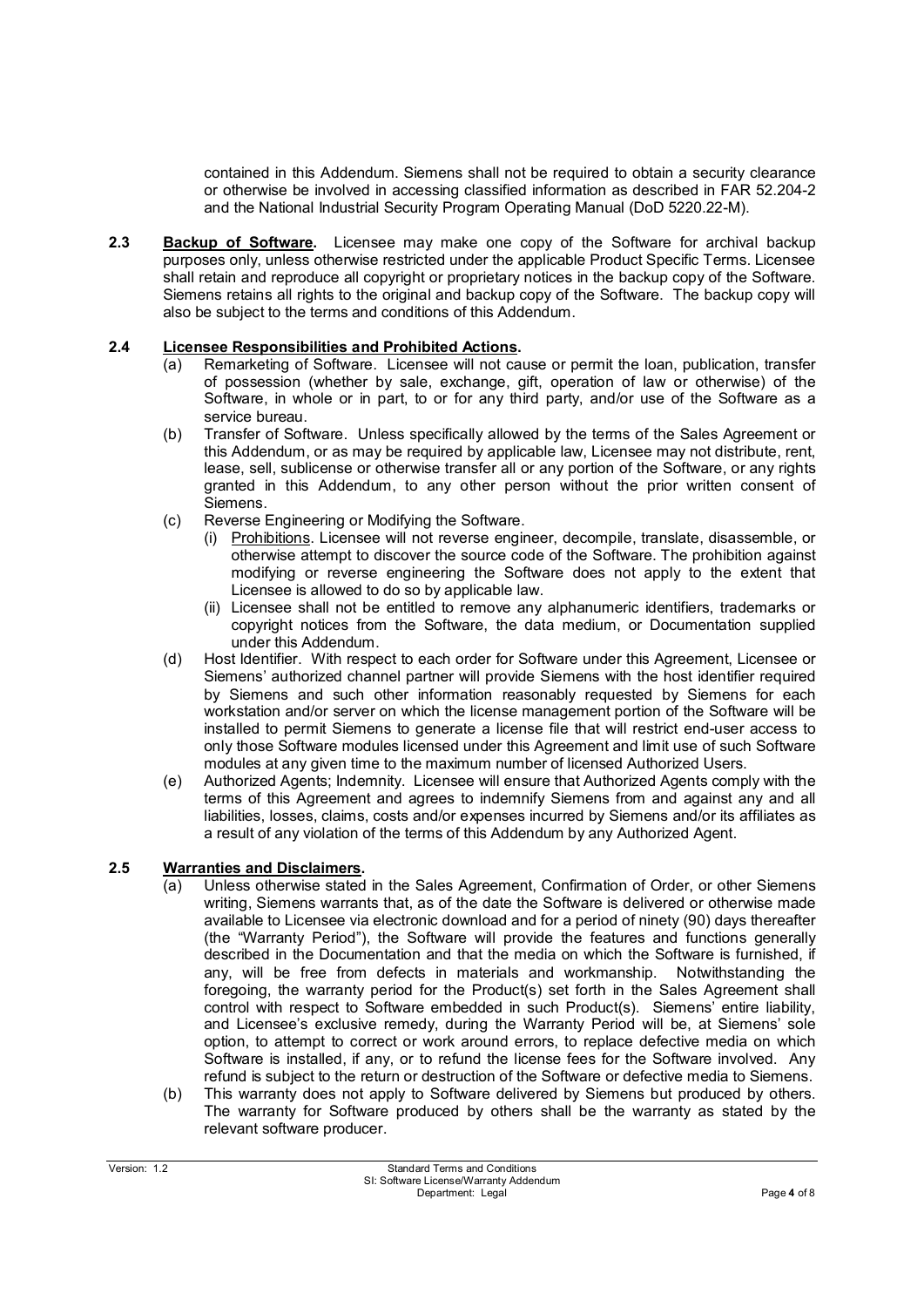- (c) This warranty will apply only provided that: (i) the Software is not modified, changed, or altered by anyone other than Siemens or its suppliers, unless authorized by Siemens in writing; (ii) there is no change by anyone other than Siemens to the Products for which the Software is ordered; (iii) Licensee is using the Software in a proper manner in compliance with all operating instructions included in the Documentation; (iv) the nonconformity is not caused by Licensee, Licensee's Siemens-authorized transferee, or any of their agents, servants, employees, or contractors, or any third party; (v) Licensee or Licensee's Siemens-authorized transferee promptly notifies Siemens in writing of the nonconformity after it is discovered; and (vi) all fees for the Software due to Siemens have been paid.
- (d) Licensee is responsible for the prevention of security issues with regard to its own systems and data, including Software hosted on Licensee's systems. Licensee's responsibility includes, but is not limited to, undesired invaders of the software such as malware, viruses, spyware or trojans and Siemens disclaims responsibility for any damages incurred as a result of Licensee's failure to secure its systems and data.
- (e) EXCEPT FOR THE EXPRESS LIMITED WARRANTIES PROVIDED IN THIS ARTICLE 2.5, SIEMENS MAKES AND LICENSEE RECEIVES NO EXPRESS WARRANTIES. ANY STATEMENTS OR REPRESENTATIONS ABOUT THE SOFTWARE AND ITS FUNCTIONALITY IN ANY COMMUNICATION WITH LICENSEE CONSTITUTE TECHNICAL INFORMATION AND NOT AN EXPRESS WARRANTY OR GUARANTEE. IN ADDITION, SIEMENS SPECIFICALLY DISCLAIMS ANY OTHER WARRANTY<br>INCLUDING. WITHOUT LIMITATION. THE IMPLIED WARRANTIES OF INCLUDING, WITHOUT LIMITATION, THE IMPLIED WARRANTIES OF MERCHANTABILITY AND FITNESS FOR A PARTICULAR PURPOSE. WITHOUT LIMITING THE FOREGOING, SIEMENS DOES NOT WARRANT THAT THE OPERATION OF THE SOFTWARE WILL BE UNINTERRUPTED OR ERROR FREE.

### **ARTICLE 3: SOFTWARE MAINTENANCE TERMS AND CONDITIONS**

**3.1 Software Maintenance.** In addition to any warranty services that Siemens may provide as set forth in Article 2, Licensee may purchase (if offered by Siemens) Maintenance Services consistent with the terms and conditions set forth in an exhibit attached hereto or other written agreement between the parties.

### **ARTICLE 4: GENERAL TERMS AND CONDITIONS**

**4.1 Limitation of Liability.** Siemens' entire liability for all claims or damages arising out of or related to this Addendum, regardless of the form of action, whether in contract, tort or otherwise, will be limited to and will not exceed, in the aggregate the amount paid to Siemens for the Software licensed under this Addendum . This limitation is not applicable to claims covered by Article 4.2 of this Addendum.

### **4.2 Intellectual Property Infringement Indemnity.**

(a) Siemens will, at its option and expense, defend or settle any suit or proceeding brought against Licensee based on an allegation that the Software or use thereof for its intended purpose constitutes an infringement of any Patent Cooperation Treaty country member's patent or misappropriation of a third party's trade secret or copyright in the country where the Software is delivered by Siemens. Licensee will promptly give Siemens written notice of the suit or proceeding and the authority, information, and assistance needed to defend the claims. Siemens shall have the full and exclusive authority to defend and settle such claim(s) and will pay the damages and costs awarded in any suit or proceeding so defended. Licensee shall not make any admission(s) which might be prejudicial to Siemens and shall not enter into a settlement without Siemens' consent. Siemens is not responsible for any settlement made without its prior written consent. If the Software, or any part thereof, as a result of any suit or proceeding so defended is held to constitute infringement or its use by Licensee is enjoined, Siemens will, at its option and expense, either: (i) procure for Licensee the right to continue using the Software; (ii) replace it with substantially equivalent non-infringing Software; or (iii) modify the Software so it is noninfringing.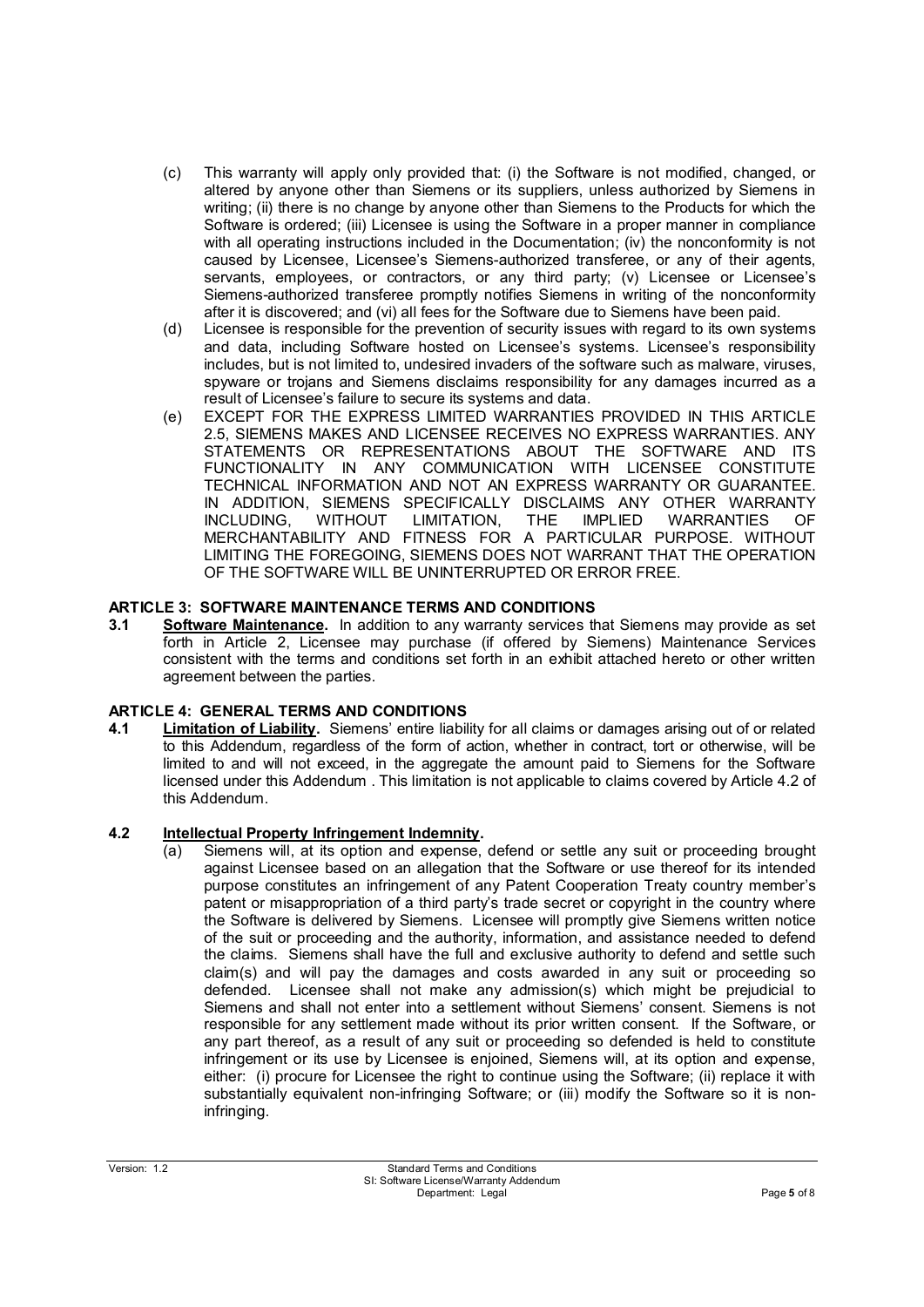- (b) Siemens will have no duty or obligation under this Article 4.2 if the Software is: (i) supplied according to Licensee's design or instructions and compliance therewith has caused Siemens to deviate from its normal course of performance; (ii) modified by Licensee or its contractors after delivery; (iii) combined by Licensee or its contractors with devices, methods, systems or processes not furnished hereunder and by reason of said design, instruction, modification, or combination a suit is brought against Licensee; or (iv) any refusal or failure by Customer to install and use the most current version or a non-infringing version of the Software offered or otherwise made available by Siemens to Customer as long as such non-infringing version performs substantially the same functions. In addition, if by reason of such design, instruction, modification or combination, a suit or proceeding is brought against Siemens, Licensee must protect Siemens in the same manner and to the same extent that Siemens has agreed to protect Licensee under this Article 4.2.
- (c) THIS ARTICLE 4.2 IS AN EXCLUSIVE STATEMENT OF SIEMENS' DUTIES AND LICENSEE'S REMEDIES RELATING TO PATENTS, TRADE SECRETS AND COPYRIGHTS, AND DIRECT OR CONTRIBUTORY INFRINGEMENT THEREOF.
- **4.3 Termination.** Licensee may terminate this Addendum at any time by removing all copies of the Software from Licensee's systems, destroying them and certifying the destruction to Siemens in writing. Siemens will have the right to terminate this Addendum and/or any Limited Term License and/or Perpetual License granted hereunder immediately on notice to Licensee if Licensee: (a) violates the license restrictions of this Addendum, (b) breaches Article 2.2(c) above, or (c) files a petition in bankruptcy, has such a petition filed against it, which petition is not discharged within sixty (60) days after such filing, makes an assignment for the benefit of creditors, if a receiver, trustee, custodian or similar agent is appointed or takes possession of Licensee's assets, or if Licensee becomes insolvent or otherwise ceases doing business in the ordinary course. In addition, Siemens will have the right to terminate this Addendum and/or any Limited Term License and/or Perpetual License granted hereunder if Licensee breaches any other obligation or provision of this Agreement which breach remains uncured for a period of thirty (30) days after receipt of notice thereof from Siemens.
- **4.4 Effect of Termination**. Upon termination of this Addendum or the associated Sales Agreement, the licenses granted hereunder and all other provisions of this Addendum (except those specified in this Article) shall be terminated and Licensee shall immediately cease using the Software, the Documentation and other Siemens confidential information and shall permanently delete all electronic copies thereof from Licensee's systems. Except as specifically set forth in this Addendum, all license fees and Maintenance Services fees are non-refundable. Termination or expiration of this Agreement or any license granted hereunder shall not limit either party from pursuing other remedies available to it, including injunctive relief, nor shall such termination relieve Licensee's obligation to pay all fees that have accrued or are otherwise owed by Licensee up to the effective date of termination. All Licensee obligations under this Addendum shall survive and continue in full force and effect after any termination of this Addendum or Sales Agreement to which this Addendum is attached.

### **4.5 Confidentiality and Data Protection.**

- (a) The parties agree that the Software and Documentation shall be considered Confidential Information and be subject to the confidentiality terms and conditions under the Sales Agreement. If Licensee conducts benchmarks or other tests concerning the Software, including any content or functionality of Siemens' third party licensors, or hardware, then the results shall constitute Siemens' Confidential Information and shall not be published or otherwise revealed to any third party, without the prior written consent of Siemens.
- (b) Licensee has the right to share Siemens' Confidential Information with Authorized Users and Authorized Agents provided those recipients are subject to the same confidentiality obligations set forth herein. If a party breaches any of its obligations with respect to confidentiality or unauthorized use or disclosure of the other party's Confidential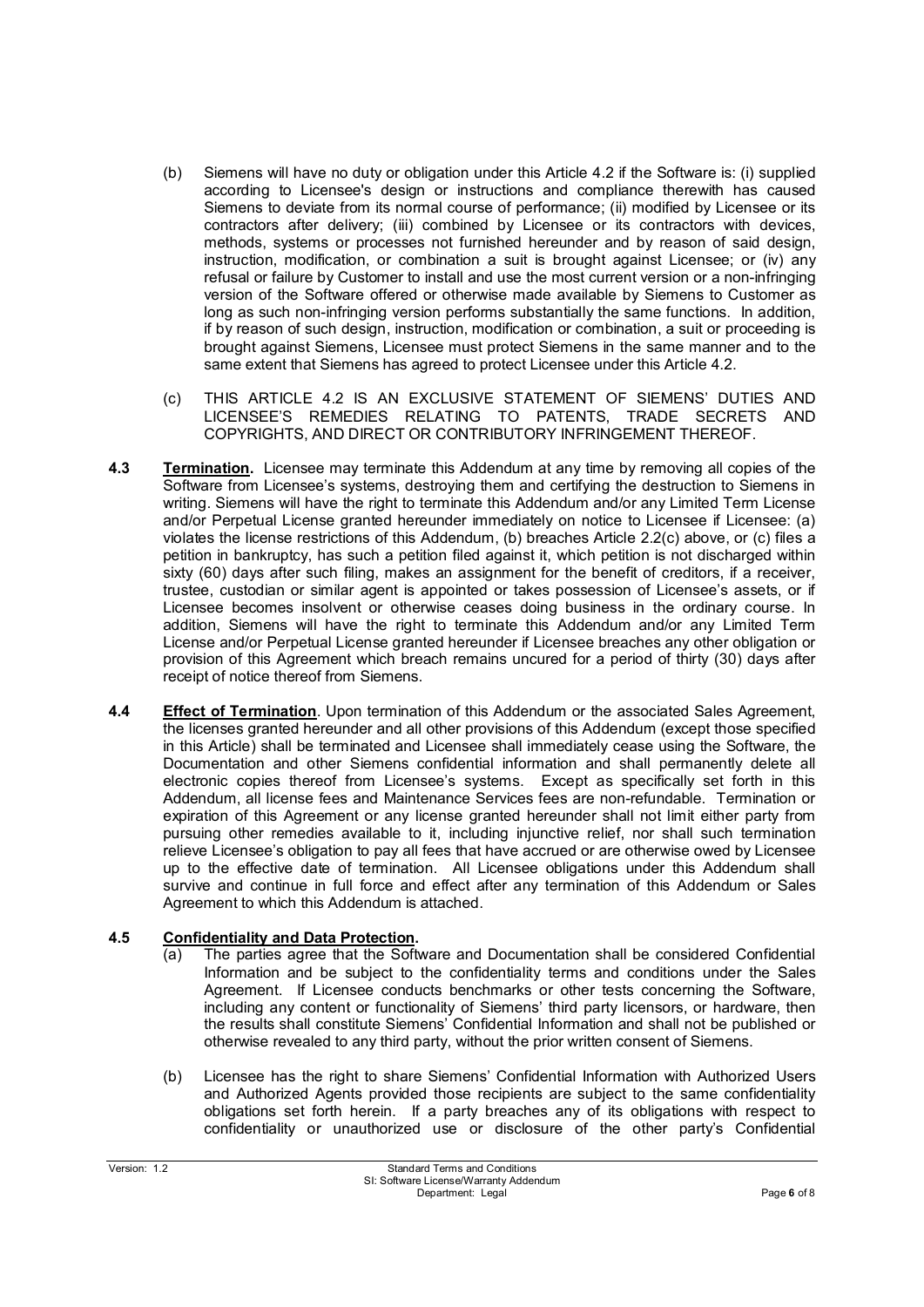Information hereunder, the disclosing party shall be entitled to obtain equitable and injunctive relief in addition to all other remedies that may be available to protect the disclosing party's interests.

- (c) Nothing in this Agreement requires a party to treat as confidential any information which was independently developed by receiving party or its representatives, as evidenced by written records, without the use of discloser's Confidential Information.
- (d) Data Protection. Licensee represents and warrants that it is in compliance with all applicable data protection laws and that it has obtained all necessary consents as required by applicable law in respect of personal data Licensee transfers or makes available to Siemens for processing in the course of this Addendum or any related maintenance and/or support services and will indemnify Siemens in respect of all costs, claims, liabilities and demands incurred by Siemens in respect of any breach of this warranty.
- (e) Survival of Confidentiality Obligations. This Article 4.5 will survive the expiration or termination of this Addendum or Sales Agreement for any reason.
- **4.6 Audits.** Licensee will at all times maintain records specifically identifying the Software licensed under this Addendum, the location of each copy thereof, and the location and identity of the workstations and servers on which the Software is installed. Siemens may, during regular business hours and upon reasonable advance notice, conduct an audit to determine Licensee's compliance with the terms and conditions of this Addendum. Licensee will permit Siemens or its authorized agents to access Licensee's facilities, workstations and servers and otherwise cooperate fully with Siemens in any such investigation and will take all commercially reasonable actions to assist Siemens in accurately determining Licensee's compliance with the terms and conditions of this Addendum. Siemens and its authorized agents will comply with Licensee's reasonable security regulations while on Licensee's premises.
- **4.7 Assignment.** Neither party may assign all or part of this Addendum, or any rights or obligations under this Addendum without the prior written consent of the other; but, either party may assign its rights and obligations, without recourse or consent to, any parent, wholly owned subsidiary, or affiliate or affiliates successor organization (whether as a result of reorganization, restructuring or sale of substantially all of a party's assets). However, Licensee shall not assign this Addendum to: a competitor of Siemens; an entity in litigation with Siemens; or an entity lacking the financial capability to satisfy Licensee's obligations. Any assignee expressly assumes the performance of any obligation assigned. Siemens may grant a security interest in this Addendum and/or assign proceeds of this Addendum without Licensee's consent.
- **4.8 Feedback.** To the extent that Licensee gives feedback on the Software to Siemens or its subcontractors, Licensee hereby assigns to Siemens all rights to such feedback (including any suggestions, enhancement requests, recommendations or other feedback) provided by the Licensee and its Authorized Users of the Software and shall treat such feedback as Confidential Information of Siemens in accordance with the obligations set forth herein. Licensee further agrees to ensure that it obtains such rights to Feedback from the Authorized Users and to provide Siemens all reasonable assistance necessary to perfect any intellectual property rights resulting from any feedback.
- **4.9 Relationship of the Parties.** For all purposes, Licensor and Licensee will be deemed to be independent contractors and nothing contained herein will be deemed to constitute a joint venture, partnership, employer-employee relationship or other agency relationship. Neither party is, nor will either party hold itself out to be, vested with any power or right to contractually bind or act on behalf of the other party.